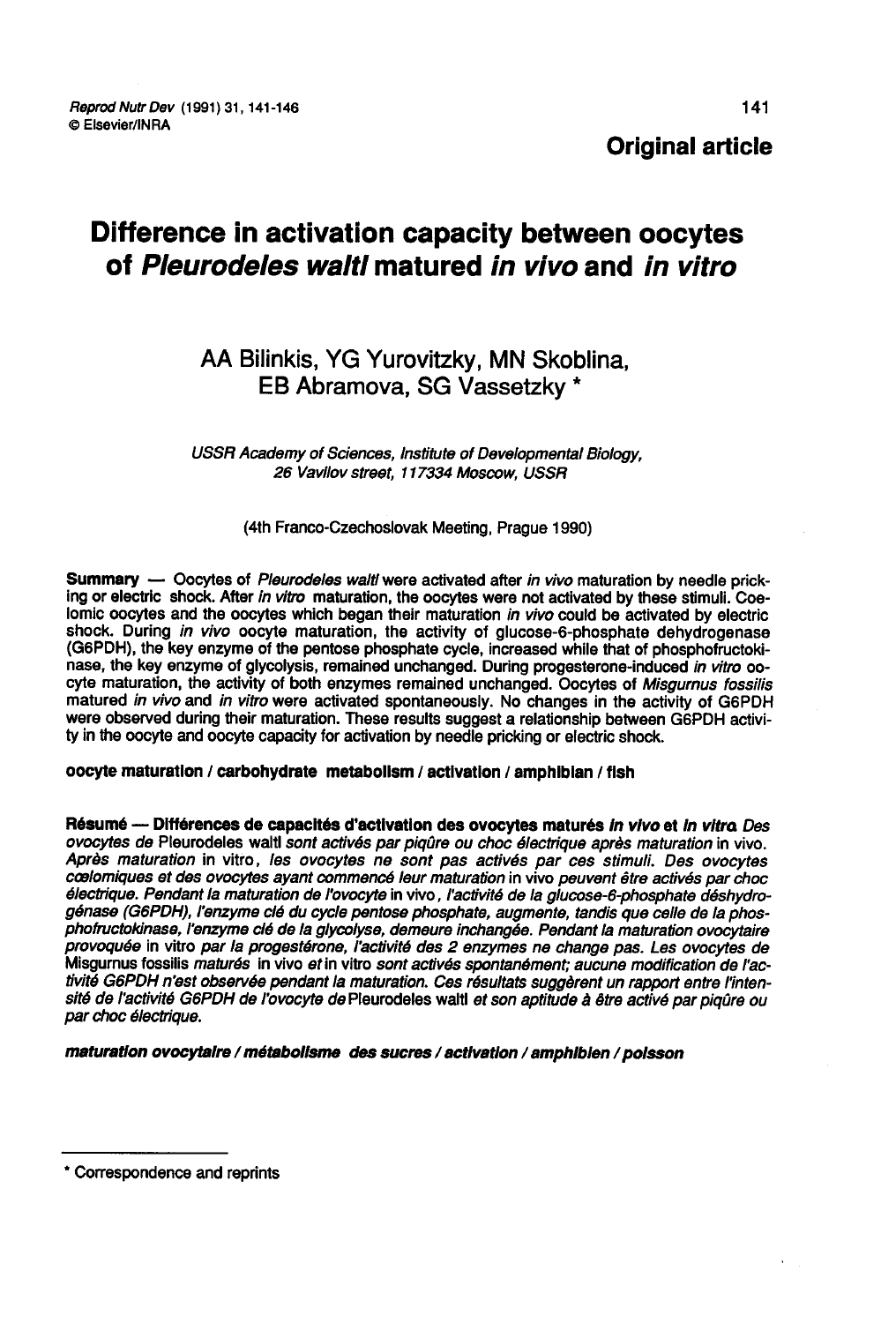#### INTRODUCTION

The degree of oocyte maturation can be evaluated using morphological (metaphase of the 2nd meiotic division) or functional (acquisition of the capacity for activation) criteria. It was shown first in mammals that metaphase II oocytes are not always fertilizable (Thibault, 1977). Also unable to be activated by needle pricking were the oocytes of Bufo arenarum (Legname et al, 1972) and Rana temporaria, matured in vivo beyond the season of reproduction (Sharova, 1989), and the oocytes of Pleurodeles waltl matured in vitro (Bilinkis, 1990). It has been shown in lower vertebrates during gonadotropininduced oocyte maturation that the carbohydrate metabolism changes (Legname et al, 1972; Yurovitzky and Milman, 1973). In the oocytes of B arenarum matured in vivo a correlation has been found between the acquisition of the capacity for activation and changes in carbohydrate metabolism (Legname and Buhler, 1978).

In order to test the hypothesis of a possible influence of the type of carbohydrate metabolism in the oocyte on oocyte capacity for activation, we studied the activity of glucose-6-phosphate dehydrogenase (G6PDH), the key enzyme of the pentose phosphate cycle, and phosphofructokinase (PFK), the key enzyme of glycolysis, in maturing oocytes of P waltl and Misgurnus fossilis. Special attention was paid to their capacity for activation.

### MATERIALS AND METHODS

Experime nts were carried out on fully grown oocytes and mature eggs of Pleurodeles waltl and Misgurnus fossilis. In order to obtain eggs matured in vivo the females of P waltlwere injected, 20 to 24 h before the experiment, with a synthetic analog of LH-RH (synthesized in the Laboratory of Peptide Synthesis, National Cardi-

ology Research Center of the USSR Academy of Medical Sciences) at a dose of 4  $\mu$ g/female. The oocytes of M fossilis matured in vivo were obtained after females were injected with 300 IU of human chorionic gonadotropin. For in vitro maturation, fragments of P waltl ovary were placed in a modified K+-free Barth solution containing 1.5  $g/$  NaHCO<sub>3</sub> or in OR<sub>2</sub> (Wallace *et al.*) of human chorionic gonadotropin. For in vitro<br>maturation, fragments of P waltl ovary were<br>placed in a modified K+-free Barth solution con-<br>taining 1.5 g/l NaHCO<sub>3</sub> or in OR<sub>2</sub> (Wallace *et al*,<br>1973) solution; pieces of 1973) solution; pieces of M fossilis ovary were placed in medium 199 containing 20% cattle serum. All media were supplemented with  $5 \mu q$ ml of progesterone. Oocytes were incubated and<br>all steps were carried out at 18 °C. The completion of oocyte maturation in  $P$  waltlii was assayed for the appearance of a characteristic pig-<br>ment pattern on the animal pole, a white spot with a small dark dot in the middle. This was shown in cytological studies (Skoblina et al. 1984; Taghy-Sadak and Vilain, 1985) to correspond to the metaphase of the 2nd meiotic division. Maturation of M fossilis oocytes in vitro was assayed for germinal vesicle breakdown after fixation with Bau-Kien-Tenig mixture. The mature eggs of P waltl were activated with needle pricking or electric shock as described elsewhere (Bilinkis, 1990). The eggs of M fossilis matured in vivo or in vitro underwent spontane ous activation within 20-30 min after ovulation.

Enzyme activity was assayed on 10 portions of oocytes or eggs obtained from different females of P waltl in extracts prepared in Ringer solution and 6 portions of oocytes or eggs obtained from different females of M fossilis.

Activity of PFK was assayed according to Underwood and Newsholme (1965): the increase in fructose-1,6-diphosphate was determined after incubation of the extract obtained from 30-60 embryos in a mixture containing 0.0015 M ATP 0.0015 M (Calbiochem, -1,6-diphosphate was determined af-<br>tion of the extract obtained from 30-60<br>n a mixture containing 0.0015 M ATP<br>em, Switzerland), 0.003 MgSO<sub>4</sub>,<br>fructose-6-phosphate (Serva, Germany), 0.005 M mercaptoethanol and 0.05 M Tris-HCI (pH 8.5). The extracts were prepared in 0.05 M phosphate buffer (pH 7.5) containing 0.005 M mercaptoethanol (5 min at 25 °C). The reaction was arrested by hydrochloric acid. Samples to which hydrochloric acid was added before the onset of incubation were used as controls. In the neutralized extracts, fructose-1,6-diphosphate was determined using reactions coupled with NAD-H oxidation. A mixture of aldolase, triosephosphate isomerase and alpha-glycerophosphate dehydrogenase was used.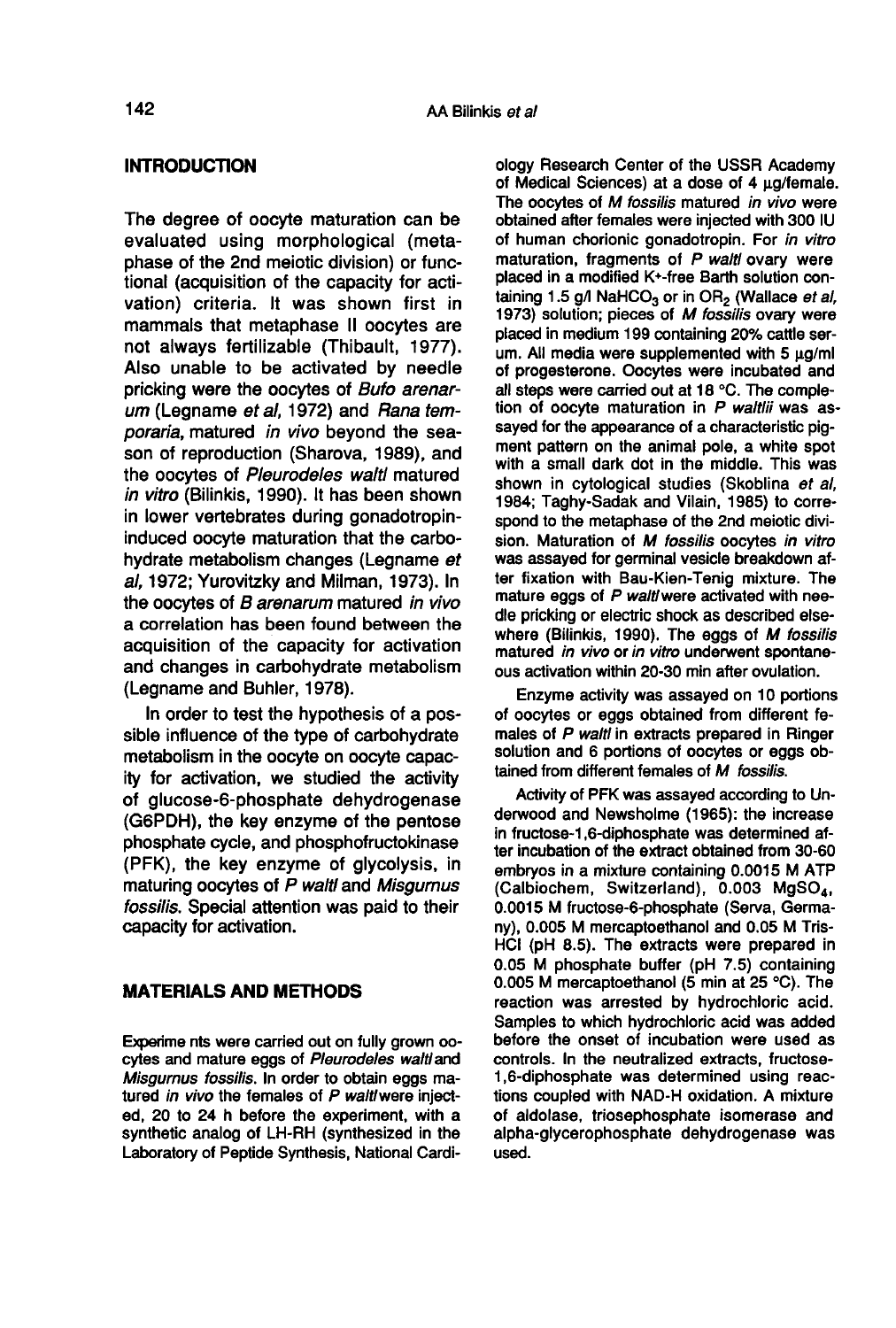Activity of G6PDH was assayed according to Glock and McLean (1953) for the reduction of NADP in a system containing 0.05 M Tris (pH 7.5), 0.003 M MgSO<sub>4</sub>, 0.00015 M NADP (Serva, Activity of G6PDH was assayed according to<br>Glock and McLean (1953) for the reduction of<br>NADP in a system containing 0.05 M Tris (pH<br>7.5), 0.003 M MgSO<sub>4</sub>, 0.00015 M NADP (Serva,<br>Germany) and 0.001 M substrate. Germany) and 0.001 M substrate.

#### RESULTS AND DISCUSSION

In our previous study (Bilinkis, 1990) it was shown that after both in vivo and in vitro maturation the oocytes of P waltl reached metaphase II but differed in their capacity for activation. After in vivo maturation, the oocytes could be activated by needle pricking or electric shock, whereas after maturation in vitro they were not activated by these stimuli. Incubation of the oocytes in vitro in different media (Ringer, Barth, K+ free Barth, Barth added with 1.5 g/I NaH*vito* in different media (ringer, barth, r--<br>free Barth, Barth added with 1.5 g/l NaH-<br>CO<sub>3</sub>, Merriam, OR<sub>2</sub>) gave similar results.<br>The oocytes underwent maturation in all The oocytes underwent maturation in all media but could not be activated (Bilinkis, unpublished data).

We have also studied the capacity for activation in the oocytes of P waltl that matured and were ovulated under different conditions. Around 50% of the coelomic oocytes and those which matured in vivo during the first 8-10 h, but completed maturation in the presence of progesterone in vitro, also acquired the capacity for activation by electric shock. Ovulation did not affect this process (table I).

The activity of G6PDH and PFK was assayed in fully grown oocytes of P waltl following their maturation in vivo and in vitro. The activity of G6PDH in the fully grown oocytes or after maturation in vitro was markedly lower than after in vivo maturation, while that of PFK was similar in all three cases (fig  $1$ ). According to the ratio between the PFK and G6PDH activities, the pentose phosphate cycle was very active during in vivo oocyte maturation, while glycolysis was relatively more active in the fully grown oocytes and during in vitro oocyte maturation.

We also assayed the activity of G6PDH and PFK in fully grown oocytes of M fossilis and after their maturation in vivo and in vitro. Hormonal stimulation caused no changes in glucose metabolism: the activity of both enzymes remained unchanged during oocyte maturation (fig 2).

The data obtained in this study suggest a relationship between the prevailing type of carbohydrate metabolism in the oocyte of P waltl and the acquisition of a capacity for activation. Only mature eggs, in which carbohydrates were utilized mainly through the pentose phosphate cycle, were capable of activation and subsequent development. Similar data have also been ob-

Table I. Activation by electric shock of Pleurodeles walti oocytes matured and ovulated in vivo and in vitro.

| Variant                                                | n   | Activated | %    |
|--------------------------------------------------------|-----|-----------|------|
| Oocytes matured and ovulated in vitro                  | 83  | 0         | 0    |
| Oocytes matured in vivo + in vitro<br>but not ovulated | 820 | 414       | 50.5 |
| Coelomic oocytes                                       | 138 | 73        | 53   |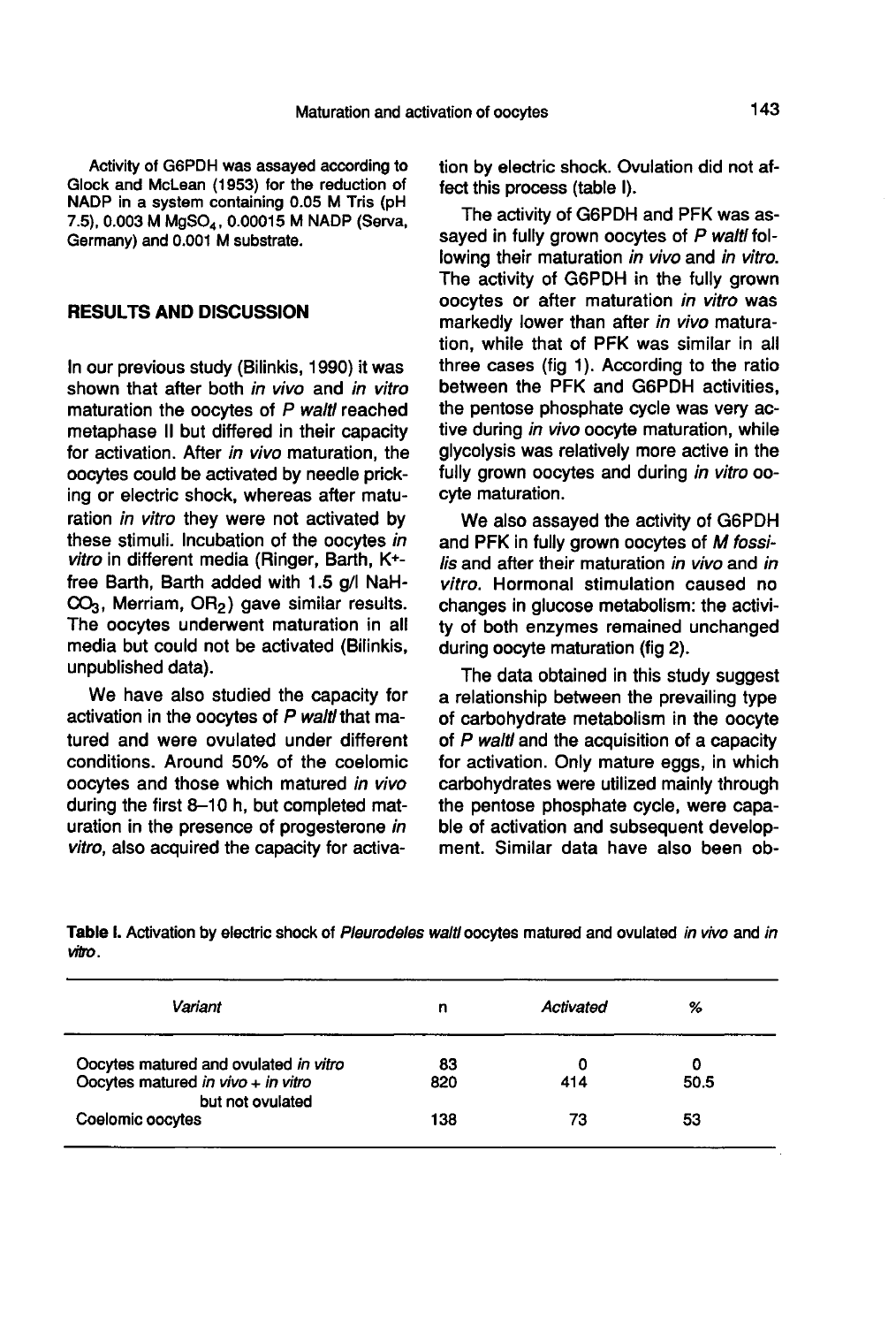

Fig 1. Activity of phosphofructokinase (PFK) and glucose-6-phosphate dehydrogenase (G6PDH) in fully grown oocytes and eggs matured in vitroand in vivo in Pleurodeles walt. Ordinate: enzyme activity.



Fig 2. Activity of phosphofructokinase (PFK) and glucose-6-phosphate dehydrogenase (G6PDH) in fully grown oocytes and eggs matured in vitroand in vivo in Misgurnus fossilis. Ordinate: enzyme activity.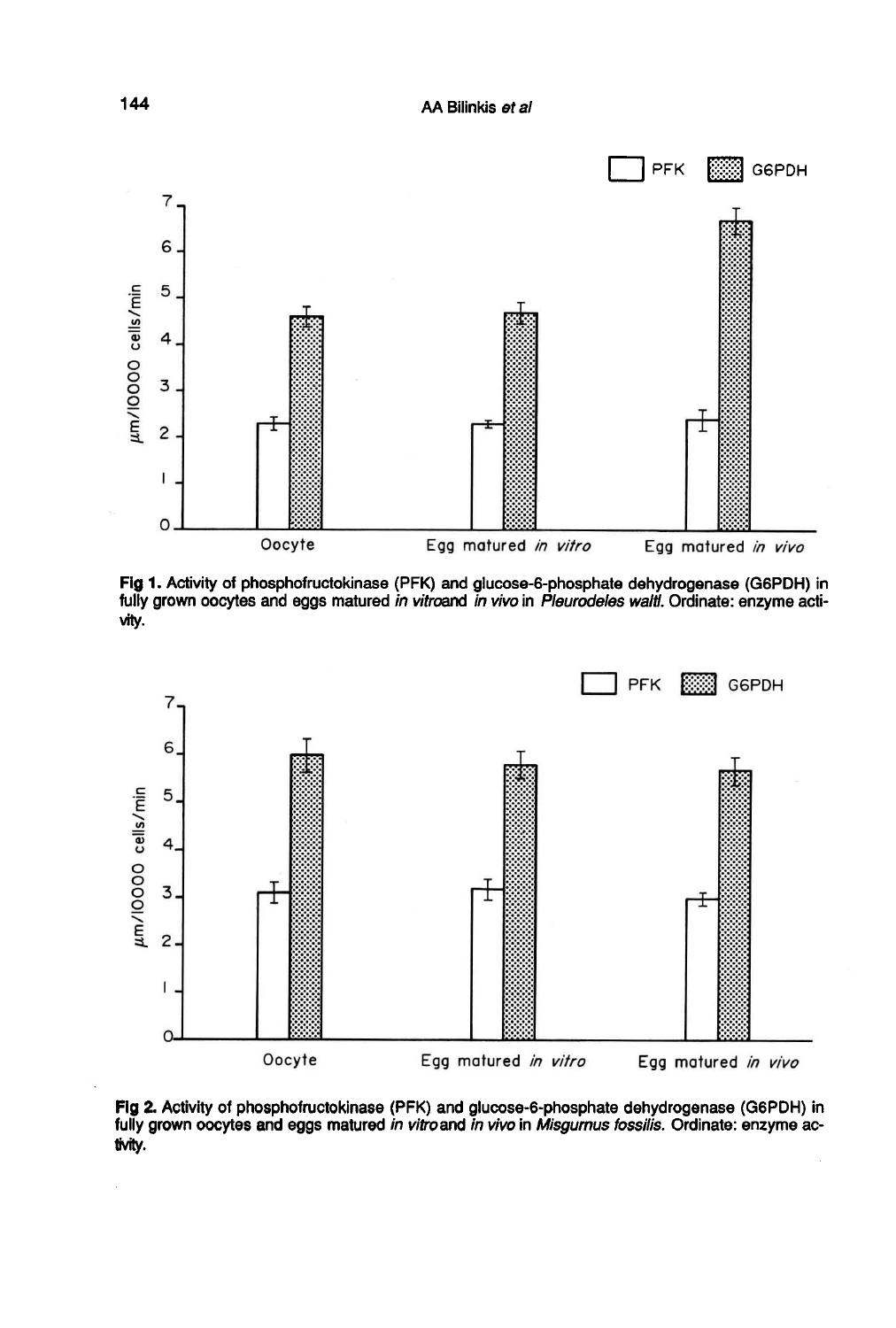tained with the oocytes of  $B$  arenarum: the mature coelomic eggs obtained in winter could not be fertilized or artificially activated. In these eggs glucose was used predominantly by the glycolytic pathway, whereas in the mature eggs obtained during the normal reproduction season the<br>carbohydrates were mainly used through<br>the pentose phosphate cycle (Legname *et*<br>al, 1972). Glycose metabolism normally<br>undergoes rearrangement in the fully carbohydrates were mainly used through the pentose phosphate cycle (Legname et<br>al. 1972). Glucose metabolism normally undergqes rearrangement in the fully grown oocyte during the reproduction season (Legname et al, 1976). In P waitl oocytes the glycolytic processes prevailed and the system of carbohydrate metabolism was rearranged only during in vivo maturation. In the oocytes of M fossilis the necessary level of G6PDH activity was already achieved at the time of growth completion and remained unchanged throughout later development. This appears to explain the similar capacity for activation in the oocytes matured in vivo and in vitro. This agrees with results obtained on the oocytes of Xenopus laevis (Dworkin, Dworkin-Rastl, 1989).

It is widely accepted that activation, as one of the main components, comprises a transient increase in free extracellular Ca2+ (Epel, 1990). This mechanism is being studied intensively (Busa et al, 1985; Rusinko and Lee, 1989; Han and Nuccitelli, 1990). It remains to be seen whether the changes in carbohydrate metabolism in in vitro matured oocytes of  $P$  waltl eventually affect the systems providing for the mobilization of intracellular Ca.

### ACKNOWLEDGMENTS

The authors would like to express their gratitude to B Goncharov for kindly providing LH-RH and G Gause for careful reading of the manuscript and valuable advice.

#### **REFERENCES**

- Bilink is AA (1990) Activation of Pleurodeles waltl oocytes matured in vivo and in vitro. Ontogenez 21, 100-101 (in Russian)
- Busa WB, Ferguson JE, Joseph SK, Williamson JR, Nuccitelli R (1985) Activation of frog (Xenopus laevis) eggs by inositol triphosphate. 1. Characterisation of  $Ca<sup>2+</sup>$  release from intracellular stores. J Cell Biol 101, 677-682
- Dworkin MB, Dworkin-Rastl E (1989) Metabolic regulation during early frog development: glycogenic flux in Xenopus oocytes, eggs, and embryos. Dev Biol 132, 512-523
- Epel D (1990) The initiation of development at fertilization. Cell Differ Dev 29, 1-12
- Glock GE, McLean P (1953) Further studies on the properties and assay of glucose-6-<br>phosphate dehydrogenase and phosphogluconate dehydrogenase of rat liver. Biochem J 55, 400-412
- Han JK, Nuccitelli R (1990) Inositol 1,4,5 triphosphate-induced calcium release in the organelle layers of the stratified, intact egg of X laevis. J Cell Biol 110, 1103-1110 0
- Legname AH, Buhler MI (1978) Metabolic bean egg. J Embryol Exp Morphol 47, 161-168
- Legname AH, Salomon de Legname H, Miceli DC, Sanchez Riera AN (1976) Endocrine control of amphibian oocytes metabolism. Acta Embryol Exp 1, 37-49
- Legname AH, Salomon de Legname H, Sanchez Riera AN, Fernandes SS (1972) Metabolic changes in Bufo arenarum oocytes induced by oviducal secretions. Dev Biol 29, 283-292
- Rusinko N, Lee HC (1989) Widespread occurrence in animal tissue of an enzyme catalyzrence in animal tissue of an enzyme catalyz-<br>ing the conversion of NAD+ into cyclic metab-<br>olite with intracellular Ca<sup>2+</sup> -mobilizing activity.<br>J Biol Chem 264, 11725-11731
- Sharova LV (1989) Role of fertilization potential and coupled processes in the early develop ment of Rana temporaria. Abstr candidate dissertation, Moscow, Institute of Dev Biol (in Russian)